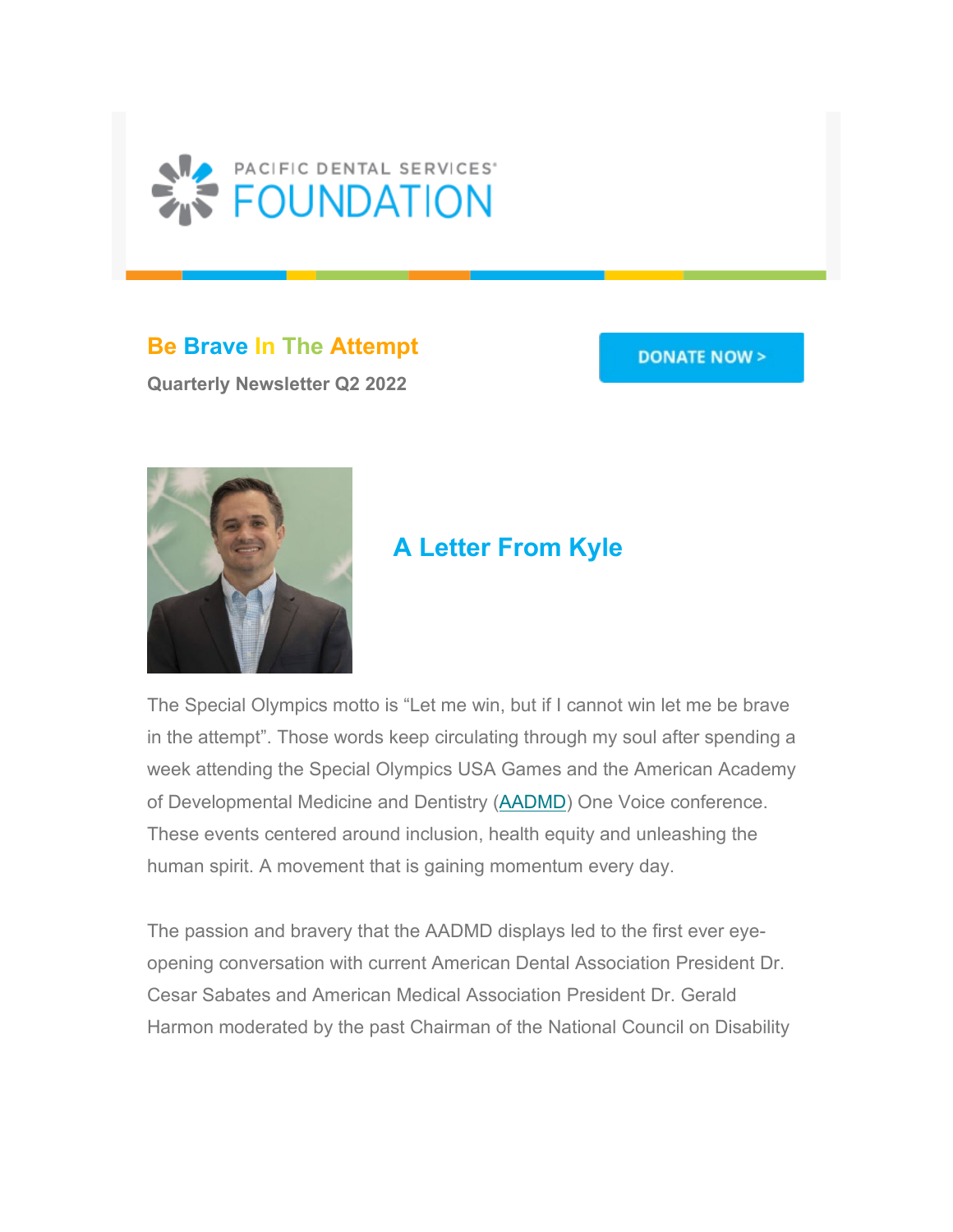Neal Romano. The discussion connected oral health to overall health and shined a light on the shortfalls that this population faces on receiving the needed health care. It was the beginning of a discussion that we all are encouraged will lead to action. The theme of the AADMD was One Voice. The medical and the dental community coming together as one voice speaking loudly for an audience that for a long time nobody could hear. No longer will this group be silent.

The PDS Foundation is happy to be a founding sponsor of the AADMD journal entitled [HELEN: The Journal of Human Exceptionality](https://urldefense.com/v3/__https:/pdsfoundation.us17.list-manage.com/track/click?u=ca80fb721d10e8154bebe6a22&id=06fe16f39d&e=b69841dbbf__;!!Jj8M_0EPIPXN6A!FpuGVTmsls0xUjbOId3mHGBjy-eLGvgsAwzjKJ1CDNB2WmPUbmV4N-ZHlEzbOWNTT-McHu-Yfa7dlFd1ziNIRVOJLldb$) which was recently launched. Named after the brave and exceptional Hellen Keller, it features helpful articles, evidence based practices, advice to navigate the ability lifestyle, and tools for advocacy. We can't wait to see the impact that this piece can have for future healthcare leaders and parents.

The PDS Foundation met another group this week of brave individuals who are striving to advance their careers into dental assistants. As part of our second cycle of Dr. Carolyn Ghazal Dental Assistant Scholarship interviews we heard stories of incredible perseverance of moving to the United States from other countries and overcoming language barriers to chase the American Dream. Overcoming abuse and financial barriers to chase their dreams to help others smile. All of our upcoming recipients were so brave in their attempt and I have no doubt they will win.

We're grateful for the courage all of you display, coming alongside us every month and supporting the efforts of this foundation. We couldn't do what we do without the generous sacrifice from so many. We will continue to strive for the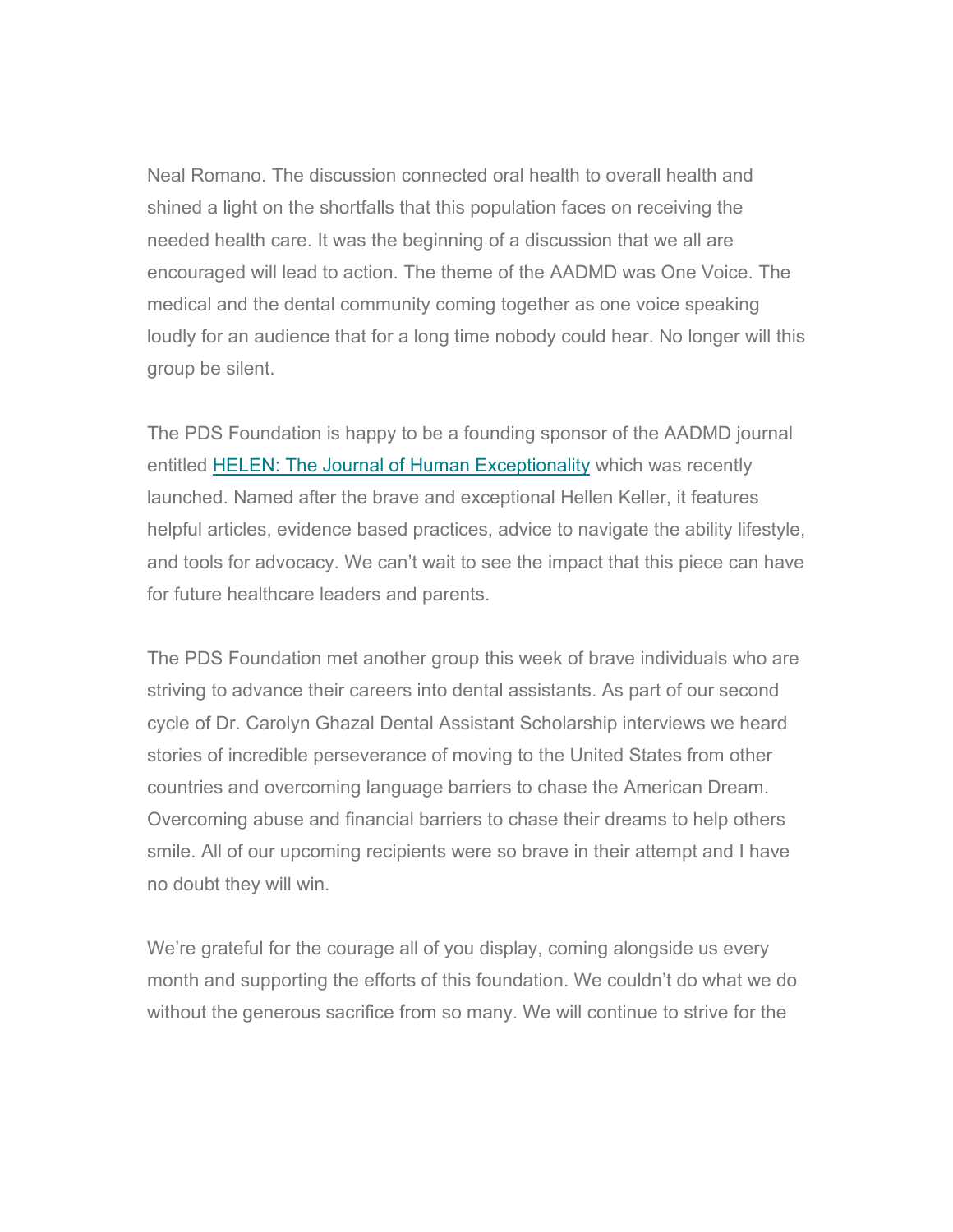health equity of individuals with special health care needs, we will continue to provide a voice for those who aren't heard and we will continue to be brave in the attempt.

Thank you again for your hearts to serve.

Kyle Huen

Kyle Guerin Executive Director, PDS Foundation P: 714-845-8745 E: **[guerink@pacden.com](mailto:guerink@pacden.com)**



### **Students Achieving Their Dreams**

This year the PDS Foundation has awarded scholarships to 27 dental assistant students from 12 different states including AZ, CA, CO, FL, GA, LA, MO, NV, OR, TN, VA, WA. Since 2016 the Foundation has awarded 160 scholarships to students across the country[.](https://urldefense.com/v3/__https:/pdsfoundation.us17.list-manage.com/track/click?u=ca80fb721d10e8154bebe6a22&id=620a50e1c3&e=b69841dbbf__;!!Jj8M_0EPIPXN6A!FpuGVTmsls0xUjbOId3mHGBjy-eLGvgsAwzjKJ1CDNB2WmPUbmV4N-ZHlEzbOWNTT-McHu-Yfa7dlFd1ziNIRWa2sOoU$) [Watch](https://urldefense.com/v3/__https:/pdsfoundation.us17.list-manage.com/track/click?u=ca80fb721d10e8154bebe6a22&id=443f657b39&e=b69841dbbf__;!!Jj8M_0EPIPXN6A!FpuGVTmsls0xUjbOId3mHGBjy-eLGvgsAwzjKJ1CDNB2WmPUbmV4N-ZHlEzbOWNTT-McHu-Yfa7dlFd1ziNIRaC3wycn$) [the most recent scholarship awarding!](https://urldefense.com/v3/__https:/pdsfoundation.us17.list-manage.com/track/click?u=ca80fb721d10e8154bebe6a22&id=4b60dc9865&e=b69841dbbf__;!!Jj8M_0EPIPXN6A!FpuGVTmsls0xUjbOId3mHGBjy-eLGvgsAwzjKJ1CDNB2WmPUbmV4N-ZHlEzbOWNTT-McHu-Yfa7dlFd1ziNIRfd1vkgG$)

We are thrilled to be able to provide continual educational support to students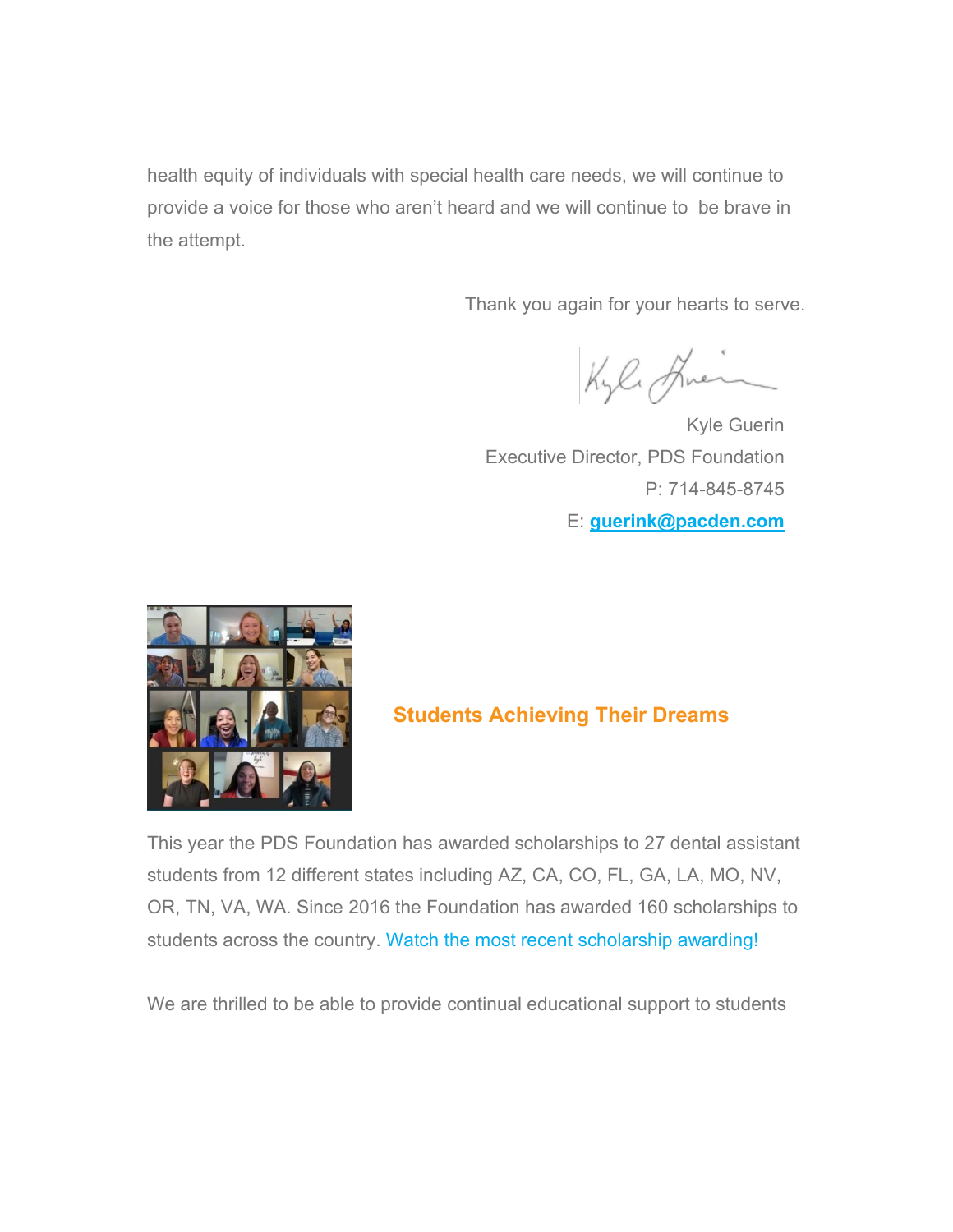who want to make a positive impact on the lives of others through a career in dental assisting. You can support students by donating [here](https://urldefense.com/v3/__https:/pdsfoundation.us17.list-manage.com/track/click?u=ca80fb721d10e8154bebe6a22&id=172609c187&e=b69841dbbf__;!!Jj8M_0EPIPXN6A!FpuGVTmsls0xUjbOId3mHGBjy-eLGvgsAwzjKJ1CDNB2WmPUbmV4N-ZHlEzbOWNTT-McHu-Yfa7dlFd1ziNIRTlO8E09$)**!**

*"Words can't explain how extremely thrilled and grateful I am to be one of the recipients of this scholarship. This opportunity means a lot to me as I move forward with my dental career. I am still in disbelief. Congratulations to all of the other scholarship recipients!" - Claudia Young*

If you are a dental assistant student or know one make sure to spread the word that August 1st is the next deadline to submit scholarship applications[.](https://urldefense.com/v3/__https:/pdsfoundation.us17.list-manage.com/track/click?u=ca80fb721d10e8154bebe6a22&id=56eaa84c21&e=b69841dbbf__;!!Jj8M_0EPIPXN6A!FpuGVTmsls0xUjbOId3mHGBjy-eLGvgsAwzjKJ1CDNB2WmPUbmV4N-ZHlEzbOWNTT-McHu-Yfa7dlFd1ziNIRanQ5Lar$) [Apply](https://urldefense.com/v3/__https:/pdsfoundation.us17.list-manage.com/track/click?u=ca80fb721d10e8154bebe6a22&id=e65a910d2c&e=b69841dbbf__;!!Jj8M_0EPIPXN6A!FpuGVTmsls0xUjbOId3mHGBjy-eLGvgsAwzjKJ1CDNB2WmPUbmV4N-ZHlEzbOWNTT-McHu-Yfa7dlFd1ziNIRakrlPID$)  [today!](https://urldefense.com/v3/__https:/pdsfoundation.us17.list-manage.com/track/click?u=ca80fb721d10e8154bebe6a22&id=e65a910d2c&e=b69841dbbf__;!!Jj8M_0EPIPXN6A!FpuGVTmsls0xUjbOId3mHGBjy-eLGvgsAwzjKJ1CDNB2WmPUbmV4N-ZHlEzbOWNTT-McHu-Yfa7dlFd1ziNIRakrlPID$) 



### **Celebrating The Work In Guatemala**

It has been a busy, but productive time for the PDS Foundation Clinica Dental. Here are a few highlights from 2022..

• A team of volunteers travelled to Guatemala in March 2022 to prepare the clinic for a group of volunteers. This was our first visit since February 2020! The trip consisted of shoulder-to-shoulder training between Dr. Rodrigo Barillas and PDS-supported clinician Dr. Charles Rodgers, clinic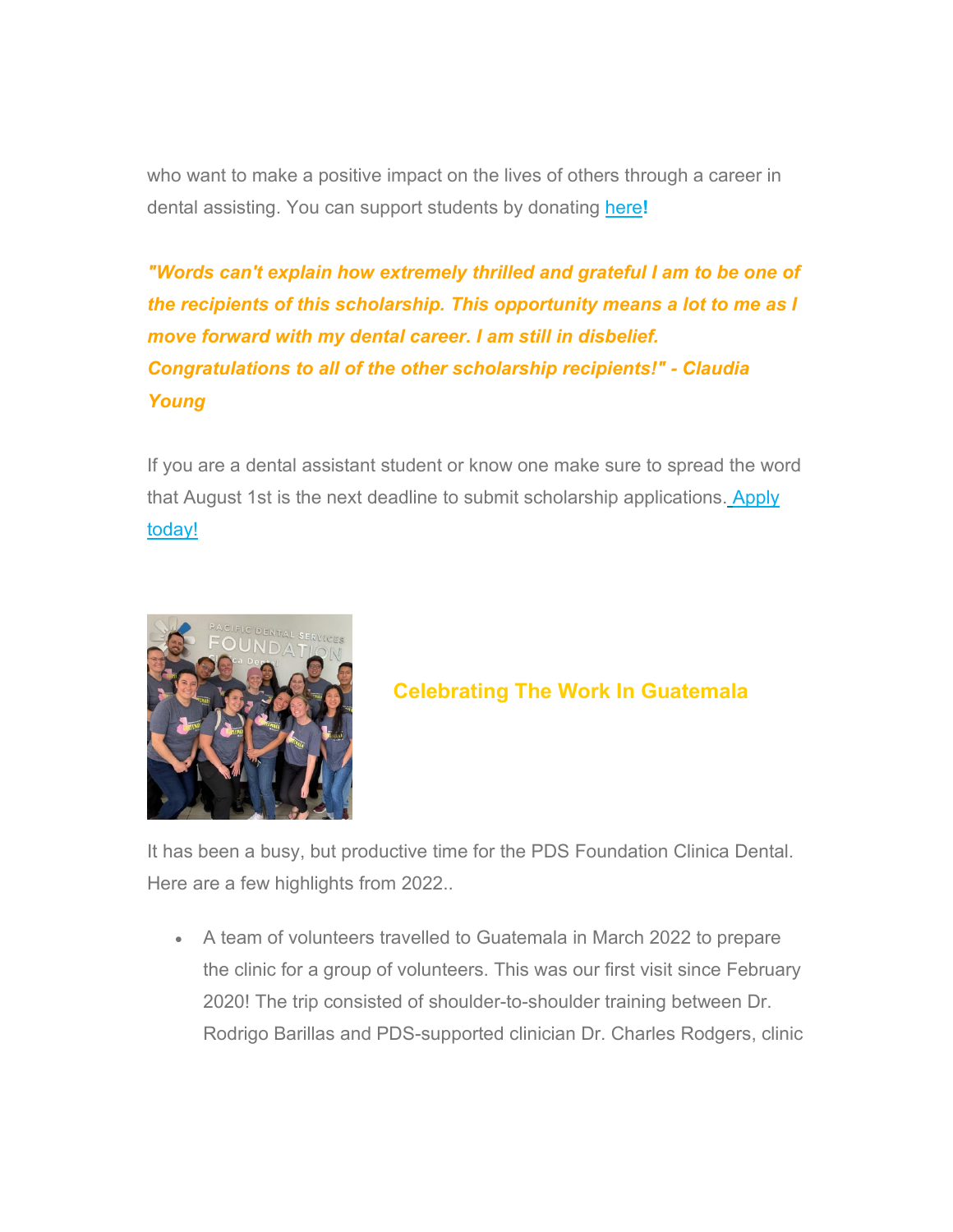upgrades like painting and cleaning, back office training, and more! Thank you to those who gave their time to ensure the clinic was ready for future volunteers.

- A team of clinical volunteers marked our official return during their visit in April 2022. The three-day visit resulted in 165 patients receiving \$172,276 in donated dentistry.
- We hired a new Lead Dental Assistant, Brenda. Brenda was a dental assistant student highlighted in our Q3 2021 newsletter.
- In partnership with the University of San Carlos Dental School, we are hosting dental student Majo and dental assistant student Eduardo. They will serve at the clinic throughout 2022 and are set to graduate from school fall 2022.

## *None of this could be done without office manager, Hilda! She has worked hard to create an outreach program where the team is visiting schools in the community to provide oral health education.*

Once students have gone through their education program, they visit the clinic for fluoride varnish. The team is excited to be out in their communities where they are working to improve oral health care. Moreover, Hilda has started taking English classes in Guatemala. We are very excited for what's to come.

If interested in learning more about the dates of these trips or how to attend, please email Carli Kingsley at **[Kingsleyc@pacden.com.](mailto:kingsleyc@pacden.com)**